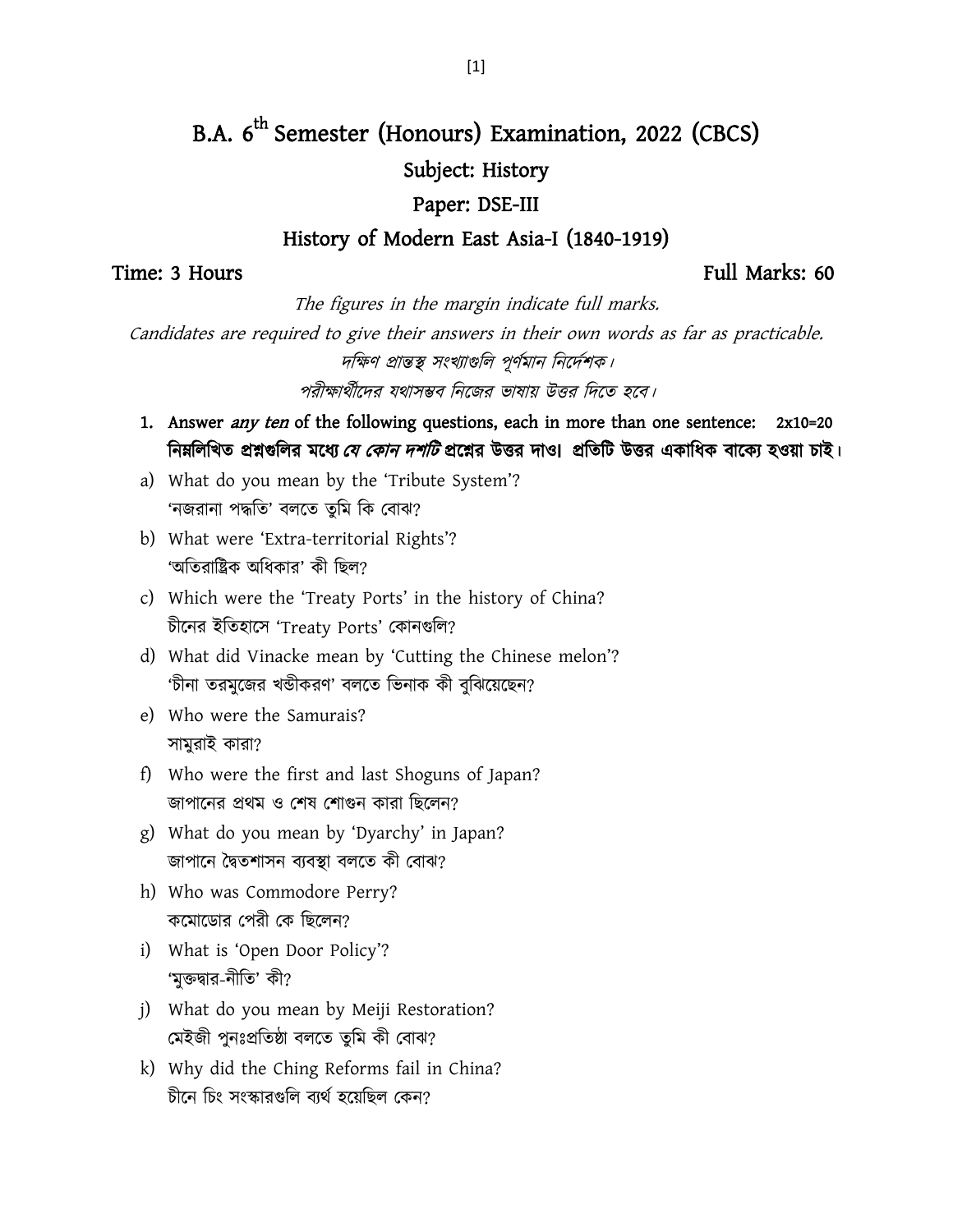- l) Why did Japan join the First World War? জাপান কেন প্রথম বিশ্বযুদ্ধে যোগ দিয়েছিল?
- m) Mention San Yat-sen's concept of 'People's Democracy'? সান ইয়াত-সেনের 'জনগণতন্ত্র' ধারণাটি উল্লেখ কর।
- n) What was the aim of the Nishi-Rosen convention? নিশি-রোজেন কনভেনশনের লক্ষ্য কী ছিল?
- o) Did the Anglo-Japanese Alliance of 1902 end the isolation of Britain in international politics?

১৯০২ খ্রিষ্টাব্দের ইঙ্গ-জাপ মিত্রতা কি বৃটেনের আন্তর্জাতিক রাজনীতিতে বিচ্ছিন্নতার অবসান ঘটিয়েছিল?

- 2. Answer *any four* of the following questions: 5x4=20 নীচের *যে কোন চারটি* প্রশ্নের উত্তর দাওঃ
- a) Write a short note on the Traditional Society of China. চীনের ঐতিহ্যবাহী সমাজব্যবস্থার উপর একটি সংক্ষিপ্ত টীকা লেখ।
- b) Briefly discuss the role of San Yat-sen in the Revolution of 1911 in China. ১৯১১ খ্রিষ্টাব্দের চীন বিপ্লবে সান ইয়াত-সেনের ভূমিকা সংক্ষেপে আলোচনা কর।
- c) Was the Tung-Chih Restoration really a restoration? তুঙ-চি পুনঃপ্রতিষ্ঠা কি প্রকৃতই পুনঃপ্রতিষ্ঠা ছিল?
- d) To what extent was the economic crisis responsible for the downfall of the Tokugawa Shogunate?

অৰ্থনৈতিক সংকট টোকুগাওয়া শোগুনতন্ত্রের পতনের জন্য কতখানি দায়ী ছিল?

e) Examine the significance of the expeditions of Commodore Perrei in the opening up of Japan to the West.

পাশ্চাত্যের নিকট জাপানের আবরণ উন্মোচনে কমোডোর পেরীর অভিযানের গুরুত্ব পরীক্ষা কর।

- f) What were the main features of Boxer Revolt? বক্সার বিদ্রোহের প্রধান বৈশিষ্ট্যগুলি কী ছিল?
- 3. Answer *any two* of the following questions: 10x2=20 নীচের *যে কোন দুটি* প্রশ্নের উত্তর দাওঃ
	-
- a) Explain the background of the 'Hundred Days' Reform Movement in China. চীনে 'শতদিবসের' সংস্কার আন্দোলনের পটভূমি ব্যাখ্যা কর।
- b) Explain the nature of economic imperialism in China between 1895 and 1913. ১৮৯৫ থেকে ১৯১৩ খ্রিষ্টাব্দের মধ্যে চীনে অর্থনৈতিক সাম্রাজ্যবাদের প্রকৃতি আলোচনা কর।
- c) Explain the nature of Meiji Restoration in Japan. জাপানে মেইজী পুনঃপ্রতিষ্ঠার প্রকৃতি ব্যাখ্যা কর।
- d) Review the features of the Japanese Constitution of 1889. ১৮৮৯ খ্রিষ্টাব্দের জাপানী সংবিধানের বৈশিষ্ট্যগুলি পর্যালোচনা কর।

…………………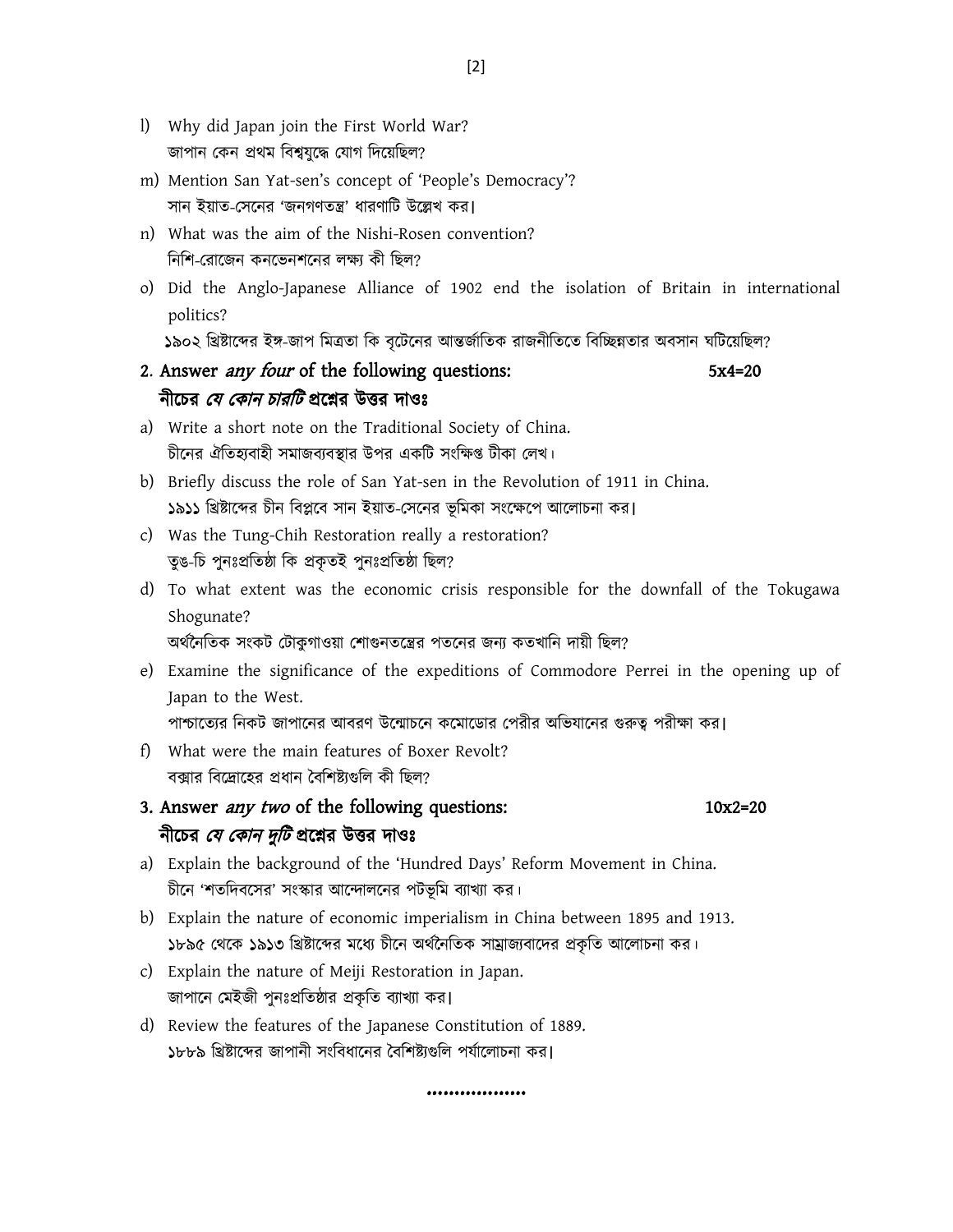# B.A. 6<sup>th</sup> Semester (Honours) Examination, 2022 (CBCS) Subject: History Paper: DSE-III (OR) History of the USSR-I (1917-1945)

## Time: 3 Hours Full Marks: 60

The figures in the margin indicate full marks.

Candidates are required to give their answers in their own words as far as practicable. দক্ষিণ প্রান্তস্থ সংখ্যাগুলি পূর্ণমান নির্দেশক।

পরীক্ষার্থীদের যথাসম্ভব নিজের ভাষায় উত্তর দিতে হবে।

- 1. Answer *any ten* of the following questions, each in more than one sentence: 2x10=20 নিম্নলিখিত প্রশ্নগুলির মধ্যে *যে কোন দশটি* প্রশ্নের উত্তর দাও। প্রতিটি উত্তর একাধিক বাক্যে হওয়া চাই।
- a) In which year and under whose leadership did the Bolshevik Revolution take place? কত সালে কার নেতৃত্বে বলশেভিক বিপ্লব হয়েছিল?
- b) What do you mean by April Thesis? এপ্রিল থিসিস বলতে কী বোঝ?
- c) What do you mean by War Communism? যুদ্ধ সাম্যবাদ বলতে তুমি কী বোঝ?
- d) Who was Lenin? লেনিন কে ছিলেন?
- e) Why was there a civil war in Russia? রাশিয়া তে কেন গৃহযুদ্ধ হয়েছিল?
- f) What do you mean by New Economic Policy? নূতন অৰ্থনৈতিক নীতি বলতে তুমি কী বোঝ?
- g) When and where did Lenin found the Third International? কখন এবং কোথায় লেনিন থার্ড ইন্টার ন্যাশানাল প্রতিষ্ঠা করেছিলেন?
- h) What do you mean by Stalin's Constitution? স্তালিন-এর সংবিধান বলতে তুমি কী বোঝ?
- i) What does the word 'Stalin' mean? 'স্তালিন' শব্দের অর্থ কী?
- j) What was the main reason of Trotsky's downfall? ট্রটস্কির পতনের মূল কারন কী ছিল?
- k) When and between whom was the Rapallo Agreement signed? কখন এবং কাদের মধ্যে র্যা পেলো চুক্তি স্বাক্ষরিত হয়েছিল?
- l) In which year and by the support of which country did the Soviet Union become a permanent member of the League of Nations?